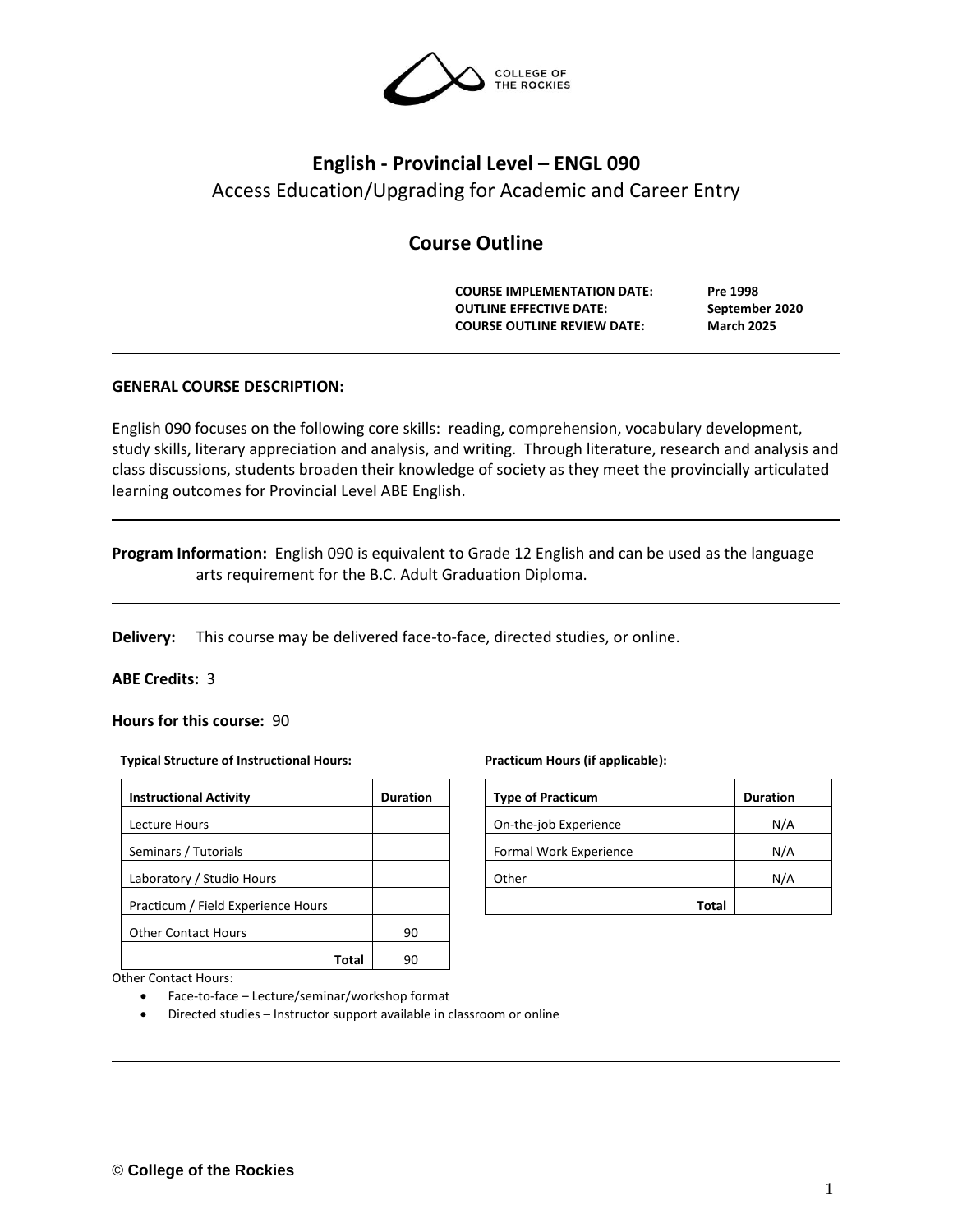Sharon Richardson, BA, BEd, MA, TESL 3, NAID, MSS

Signature

#### **APPROVAL SIGNATURES:**

Department Head Joy Brown E-mail: [jbrown3@cotr.bc.ca](mailto:jbrown3@cotr.bc.ca) Dean of Trades and Technology Dr. Jack Moes E-mail: *[jmoes@cotr.bc.ca](mailto:jmoes@cotr.bc.ca)* 

Department Head Signature

Dean Signature

EDCO

Valid from: September 2020 – March 2025

Education Council Approval Date

#### **COURSE PREREQUISITES AND TRANSFER CREDIT:**

**Prerequisites:** Either ENGL 080, Composition 11, Literary Studies 11 or English First Peoples: Literary Studies + Writing 11 or equivalent.

**Corequisites:** None

#### **Flexible Assessment (FA):**

Credit can be awarded for this course through FA  $\Box$  Yes  $\Box$  No

Learners may request formal recognition for flexible assessment at the College of the Rockies through one or more of the following processes: External Evaluation, Worksite Assessment, Demonstration, Standardized Test, Self-assessment, Interview, Products/Portfolio, Challenge Exam. Contact an Education Advisor for more information.

**Transfer Credit:** For transfer information within British Columbia, Alberta and other institutions, please visit [http://www.cotr.bc.ca/Transfer.](http://www.cotr.bc.ca/Transfer)

> Students should also contact an academic advisor at the institution where they want transfer credit.

**Prior Course Number:** N/A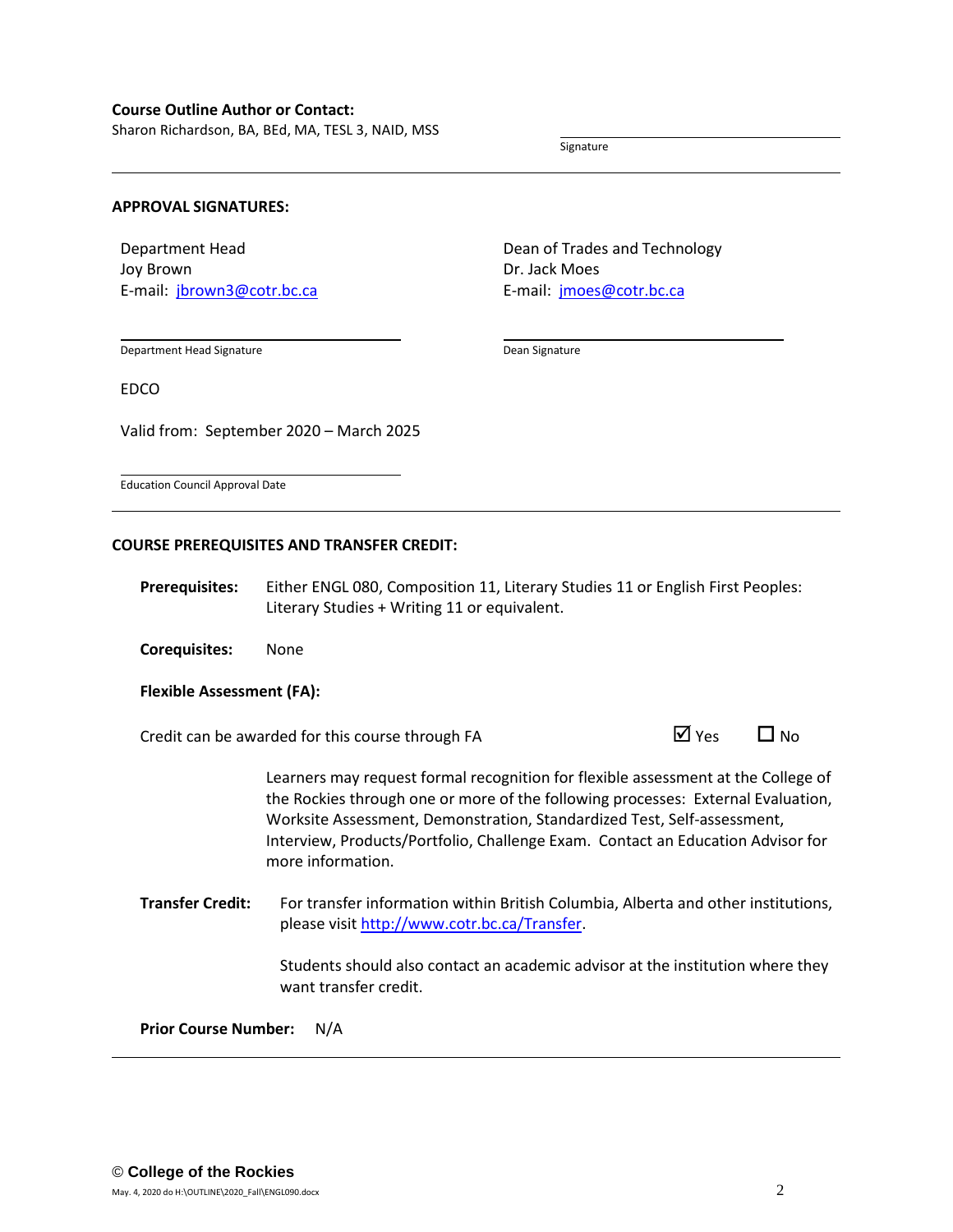## **Textbooks and Required Resources:**

Textbook selection varies by instructor and may change from year to year. At the Course Outline Effective Date the following textbooks were in use for the face-to-face class:

McMahan, Funk, Ashley and Day, *Literature and the Writing Process.* Pearson Prentice Hall, 2010.

Rock, C. and Phadke, S., Style and Substance. 2<sup>nd</sup> Ed. Pearson, 2007.

Robinson, Eden. *Monkey Beach*. Vintage Canada, 2000.

Wagamese, Richard. *Indian Horse*. Douglas and McIntyre, 2012.

*Please see the instructor's syllabus or check COTR's online text calculator <http://go.cotr.bc.ca/tuition/tCalc.asp> for a complete list of the currently required textbooks.*

## **LEARNING OUTCOMES:**

Upon the successful completion of this course, students will be able to

## **Critical and Creative Thinking**

- recognize tone, including irony and understatement in poetry, short stories, drama;
- evaluate argument for validity, reliability, currency and objectivity;
- recognize structural literary elements associated with particular standard formats;
- demonstrate an awareness and understanding of the power of language in literature, the importance of word choice and organization in furthering the problem solving process (initiating, developing and organizing thought); and the influence of communication formats on language choices and usage;
- analyze literary elements in various genres;

## **Speaking and Listening**

- interact effectively in formal or informal situations;
- adjust speaking style to suit audience, purpose, and situation;
- use effective presentation aids to enhance communication;
- deliver a research-based oral presentation to persuade and respond effectively to feedback;
- give and respond effectively to feedback during oral presentations;
- demonstrate a critical understanding of arguments;

## **Reading, Research and Reference**

- evaluate the effectiveness of one's own and others' written material using criteria that include the following:
	- plain language
	- coherence and organization
	- consistency in the application of usage conventions
	- relevance to argument of supporting evidence and examples
	- appropriateness to intended purpose and audience
	- attention to detail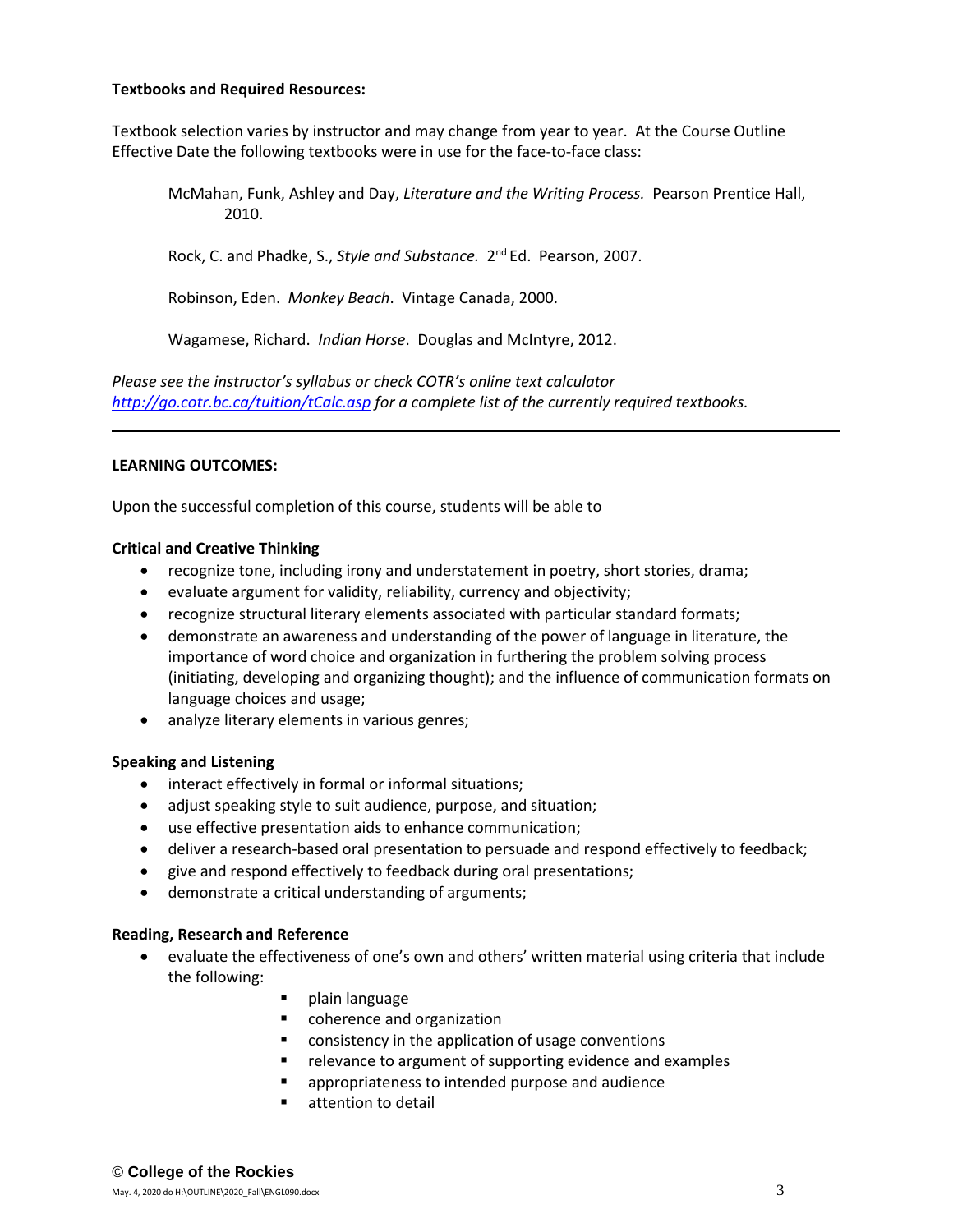- summarize, make inferences, draw conclusions and critically evaluate;
- paraphrase main ideas in written material;
- distinguish between implicit and explicit messages;
- apply prior knowledge and experience to assist understanding of new material;
- use a variety of strategies and sources to gather and evaluate information, including print sources, library resources and the internet;
- evaluate the influences, writing style and background of particular authors in order to understand their writings;
- read and demonstrate an understanding of short stories, poetry, drama and the novel, including works by Canadian authors;
- place a piece of literature in its historical and cultural context;
- describe the social and personal benefits of reading literature;

# **Written Communication**

- apply a writing process approach (pre-write, draft, revise, edit)
- produce work that demonstrates effective organization, support (e.g. examples, evidence) and sentence structure;
- gather, evaluate, synthesize, and organize information into a research paper of approximately 1500 words using appropriate documentation style (e.g. MLA, APA, or Chicago);
- understand and avoid plagiarism;
- produce writing on demand (e.g. essays, exams);
- write literary essays using appropriate structure, development techniques, and literary conventions;
- discuss literary terms (such as conflict, theme, character, mood, tone, irony, foreshadowing, point of view, and setting) in the analysis of works studied.

# **Recommended Learning Outcomes:**

# **Cooperative Communication:**

- describe the value and limitations of collaborative work;
- collaborate and consult effectively with others in completing communications tasks through means that include:
	- interacting confidently
	- assuming responsibility for roles in teams
	- respecting and promoting respect for the contributions of other team members
	- demonstrating a commitment to the team and to project goals
- employ advanced problem-solving skills in cooperative communication activities;
- use a variety of resources and technologies when working with others; and
- evaluate group processes and individual roles in and contributions to group processes.

The course meets the 2017/18 ABE articulation handbook.

<http://www.bctransferguide.ca/search/abe>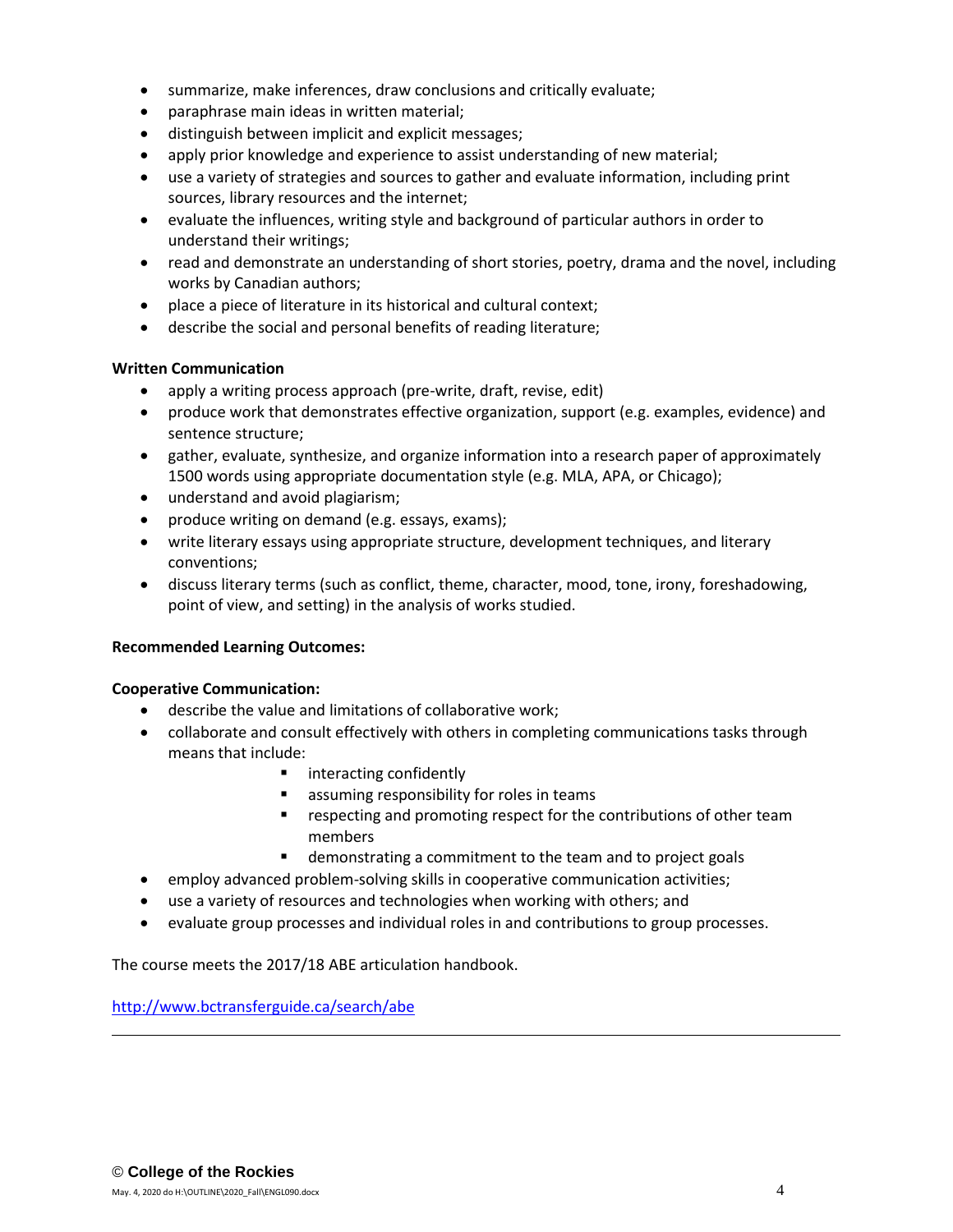## **COURSE TOPICS:**

- Writing Process
- Essays
- Research Paper
- Short Stories
- Novel Study
- Poetry
- Non-Fiction
- Drama

*See instructor's syllabus for the detailed outline of weekly readings, activities and assignments.* 

## **EVALUATION AND ASSESSMENT (Face-to-Face Delivery):**

| <b>Assignments</b>                | % Of Total Grade |
|-----------------------------------|------------------|
| In-class Assignments & Activities | 25%              |
| <b>Writing Assignments</b>        | 25%              |
| <b>Research Paper</b>             | 15%              |
| <b>Midterm Exam</b>               | 10%              |
| <b>Final Exam</b>                 | 25%              |
| Total                             | 100%             |

# **EVALUATION AND ASSESSMENT (Online and Directed Study Delivery):**

| <b>Assignments</b>                                                   | % Of Total Grade |
|----------------------------------------------------------------------|------------------|
| Assignments                                                          | 50%              |
| essays, paragraphs, comprehension questions, responses, and research |                  |
| preparation                                                          |                  |
|                                                                      |                  |
| Research Project, including oral presentation                        | 15%              |
| <b>Grammar Exercises and Quizzes</b>                                 | 10%              |
| <b>Final Exam</b>                                                    | 25%              |
| Total                                                                | 100%             |

*Please see the instructor's syllabus for specific classroom policies related to this course, such as details of evaluation, penalties for late assignments and use of electronic aids.*